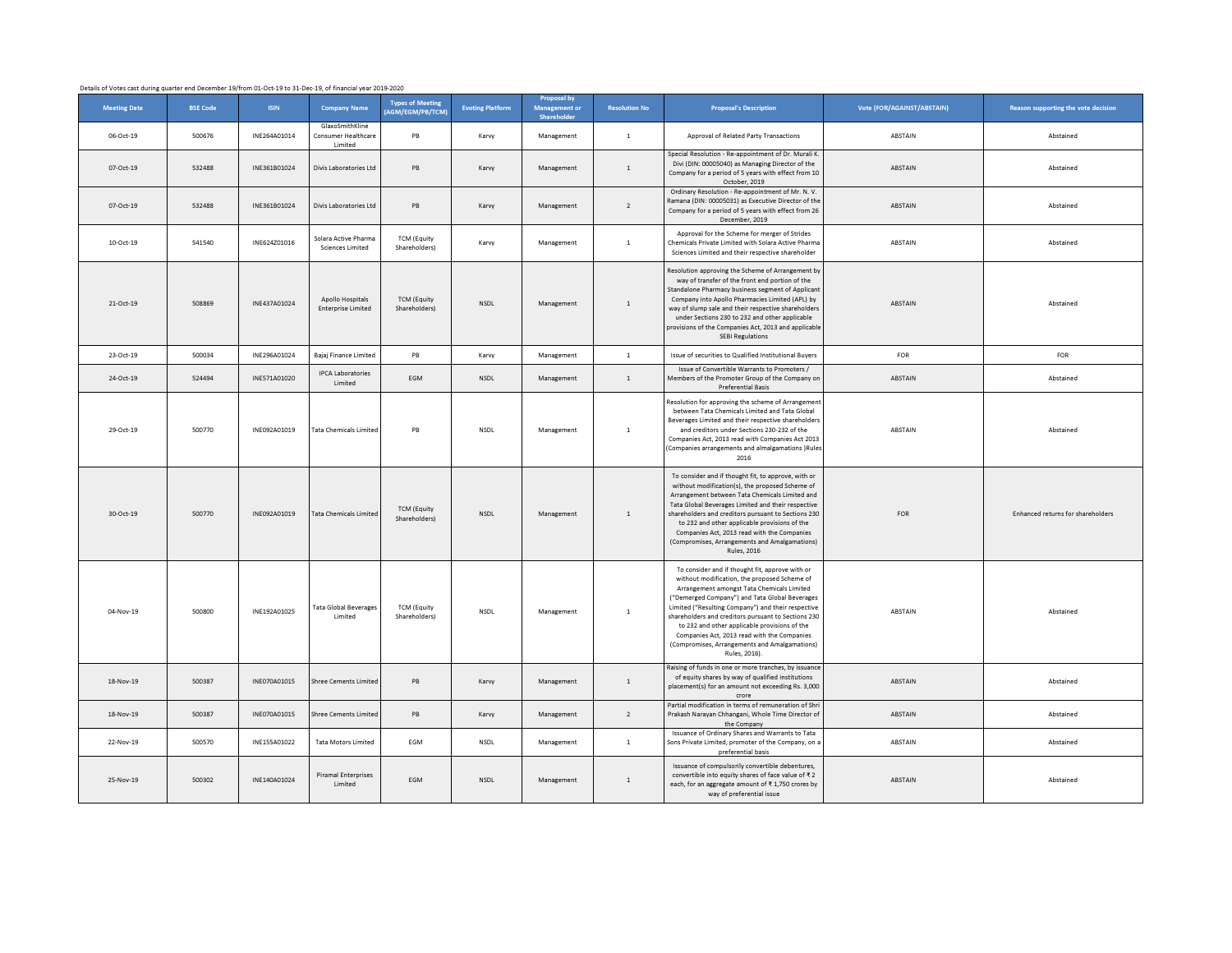| 27-Nov-19 | 500459 | INF179A01014 | Procter & Gamble<br>Hygiene and Health<br>Care Limited | AGM                                 | <b>NSDI</b> | Management | $\mathbf{1}$            | To receive, consider and adopt the Audited Balance<br>Sheet as at June 30, 2019 and the Statement of<br>Profit and Loss for the Financial Year ended on that<br>date, together with the Reports of the Auditors and<br>Directors thereon                                                                                                                                                                                                                                                                                                                                                                                                                                                        | <b>FOR</b> | FOR       |
|-----------|--------|--------------|--------------------------------------------------------|-------------------------------------|-------------|------------|-------------------------|-------------------------------------------------------------------------------------------------------------------------------------------------------------------------------------------------------------------------------------------------------------------------------------------------------------------------------------------------------------------------------------------------------------------------------------------------------------------------------------------------------------------------------------------------------------------------------------------------------------------------------------------------------------------------------------------------|------------|-----------|
| 27-Nov-19 | 500459 | INE179A01014 | Procter & Gamble<br>Hygiene and Health<br>Care Limited | AGM                                 | <b>NSDL</b> | Management | $\overline{2}$          | To confirm payment of Interim Dividend and to<br>declare Final Dividend for the Financial Year ended<br>June 30, 2019                                                                                                                                                                                                                                                                                                                                                                                                                                                                                                                                                                           | FOR        | FOR       |
| 27-Nov-19 | 500459 | INE179A01014 | Procter & Gamble<br>Hygiene and Health<br>Care Limited | AGM                                 | <b>NSDL</b> | Management | $\overline{\mathbf{3}}$ | To appoint a Director in place of Mr. Karthik<br>Natarajan (DIN 06685891), who retires by rotation<br>and being eligible, offers himself for re-appointment                                                                                                                                                                                                                                                                                                                                                                                                                                                                                                                                     | ABSTAIN    | Abstained |
| 27-Nov-19 | 500459 | INE179A01014 | Procter & Gamble<br>Hygiene and Health<br>Care Limited | AGM                                 | <b>NSDL</b> | Management | $\overline{4}$          | To appoint a Director in place of Mr. Pramod Agarwa<br>(DIN 00066989), who retires by rotation and being<br>eligible, offers himself for re-appointment                                                                                                                                                                                                                                                                                                                                                                                                                                                                                                                                         | ABSTAIN    | Abstained |
| 27-Nov-19 | 500459 | INE179A01014 | Procter & Gamble<br>Hygiene and Health<br>Care Limited | AGM                                 | NSDL        | Management | 5                       | Appointment of Mr. Ghanashyam Hegde (DIN<br>08054712) as a Non-Executive Director of the<br>Company                                                                                                                                                                                                                                                                                                                                                                                                                                                                                                                                                                                             | ABSTAIN    | Abstained |
| 27-Nov-19 | 500459 | INE179A01014 | Procter & Gamble<br>Hygiene and Health<br>Care Limited | AGM                                 | <b>NSDL</b> | Management | 6                       | Appointment of Ms. Meena Ganesh as an<br>Independent Director of the Company                                                                                                                                                                                                                                                                                                                                                                                                                                                                                                                                                                                                                    | ABSTAIN    | Abstained |
| 27-Nov-19 | 500459 | INE179A01014 | Procter & Gamble<br>Hygiene and Health<br>Care Limited | AGM                                 | <b>NSDL</b> | Management | $\overline{7}$          | Re-appointment of Mr. Rajendra Ambalal Shah as an<br>Independent Director of the Company                                                                                                                                                                                                                                                                                                                                                                                                                                                                                                                                                                                                        | ABSTAIN    | Abstained |
| 27-Nov-19 | 500459 | INE179A01014 | Procter & Gamble<br>Hygiene and Health<br>Care Limited | AGM                                 | NSDL        | Management | $\mathbf{s}$            | Re-appointment of Mr. Bansidhar Sunderlal Mehta as<br>an Independent Director of the Company                                                                                                                                                                                                                                                                                                                                                                                                                                                                                                                                                                                                    | ABSTAIN    | Abstained |
| 27-Nov-19 | 500459 | INF179A01014 | Procter & Gamble<br>Hygiene and Health<br>Care Limited | AGM                                 | <b>NSDI</b> | Management | $\overline{9}$          | Re-appointment of Mr. Anil Kumar Gupta as an<br>Independent Director of the Company                                                                                                                                                                                                                                                                                                                                                                                                                                                                                                                                                                                                             | ABSTAIN    | Abstained |
| 27-Nov-19 | 500459 | INE179A01014 | Procter & Gamble<br>Hygiene and Health<br>Care Limited | AGM                                 | NSDL        | Management | 10                      | Ratification of Payment of Remuneration to the Cos<br>Auditor for the Financial Year 2019-20                                                                                                                                                                                                                                                                                                                                                                                                                                                                                                                                                                                                    | ABSTAIN    | Abstained |
| 29-Nov-19 | 532281 | INE860A01027 | <b>HCL Technologies</b><br>Limited                     | PB                                  | NSDL        | Management | $\,$ 1 $\,$             | Ordinary Resolution - Increase in Authorized Share<br>Capital and consequent alteration in the<br>Memorandum of Association of the Company                                                                                                                                                                                                                                                                                                                                                                                                                                                                                                                                                      | ABSTAIN    | Abstained |
| 29-Nov-19 | 532281 | INE860A01027 | <b>HCL Technologies</b><br>Limited                     | PB                                  | NSDL        | Management | $\overline{2}$          | Ordinary Resolution - Issue of Bonus Shares                                                                                                                                                                                                                                                                                                                                                                                                                                                                                                                                                                                                                                                     | FOR        | FOR       |
| 30-Nov-19 | 524804 | INE406A01037 | Aurobindo Pharma<br>Limited                            | <b>TCM (Equity</b><br>Shareholders) | Karvy       | Management | $\,$ 1 $\,$             | Scheme of Amalgamation of APL Research Centre<br>Limited (Amalgamating Company 1 or Transferor<br>Company 1) and Aurozymes Limited (Amalgamating<br>Company 2 or Transferor Company 2) and Curepro<br>Parenterals Limited (Amalgamating Company 3 or<br>Transferor Company 3) and Hyacinths Pharma Private<br>Limited (Amalgamating Company 4 or Transferor<br>Company 4) and Silicon Life Sciences Private Limited<br>(Amalgamating<br>Company 5 or Transferor Company 5) and APL<br>Healthcare Limited (Amalgamating Company 6 or<br>Transferor Company 6) with Aurobindo Pharma<br>Limited (Amalgamated Company or Transferee<br>Company) and their respective Shareholders and<br>Creditors | ABSTAIN    | Abstained |
| 03-Dec-19 | 526371 | INE584A01023 | NMDC Limited                                           | PB                                  | NSDL        | Management | $\,$ 1 $\,$             | Amendment to 'Articles of Association' with regard to<br><b>Borrowing Powers</b>                                                                                                                                                                                                                                                                                                                                                                                                                                                                                                                                                                                                                | ABSTAIN    | Abstained |
| 03-Dec-19 | 526371 | INF584A01023 | NMDC Limited                                           | <b>PB</b>                           | NSDL        | Management | $\overline{2}$          | Authorization to offer, issue and allot secured or<br>unsecured Non Convertible Debentures (NCD's) or<br>bonds on private placements aggregating Rs.5000<br>crores                                                                                                                                                                                                                                                                                                                                                                                                                                                                                                                              | ABSTAIN    | Abstained |
| 03-Dec-19 | 526371 | INE584A01023 | NMDC Limited                                           | PB                                  | NSDL        | Management | $\overline{\mathbf{3}}$ | Approval for creation of charge, mortgage or<br>hypothecation on the assets of the Company in<br>connection with borrowings                                                                                                                                                                                                                                                                                                                                                                                                                                                                                                                                                                     | ABSTAIN    | Abstained |
| 04-Dec-19 | 541153 | INE545U01014 | <b>Bandhan Bank Limited</b>                            | PB                                  | Karvy       | Management | $\mathbf{1}$            | Resolution approving reduction in the authorised<br>share capital of Bandhan Bank Limited from ₹<br>5200,00,00,000/- (Rupees Five Thousand Two<br>Hundred Crore) divided into 520,00,00,000/- (Five<br>Hundred Twenty Crore) equity shares of ₹ 10/-<br>(Rupees Ten) each to ₹ 3200,00,00,000/- (Rupees<br>Three Thousand Two Hundred Crore) divided into<br>320,00,00,000 (Three Hundred Twenty Crore) equity<br>shares of ₹10/- (Rupees Ten) each and consequential<br>amendment to the Capital Clause of the<br>Memorandum of Association of the Bank                                                                                                                                        | ABSTAIN    | Abstained |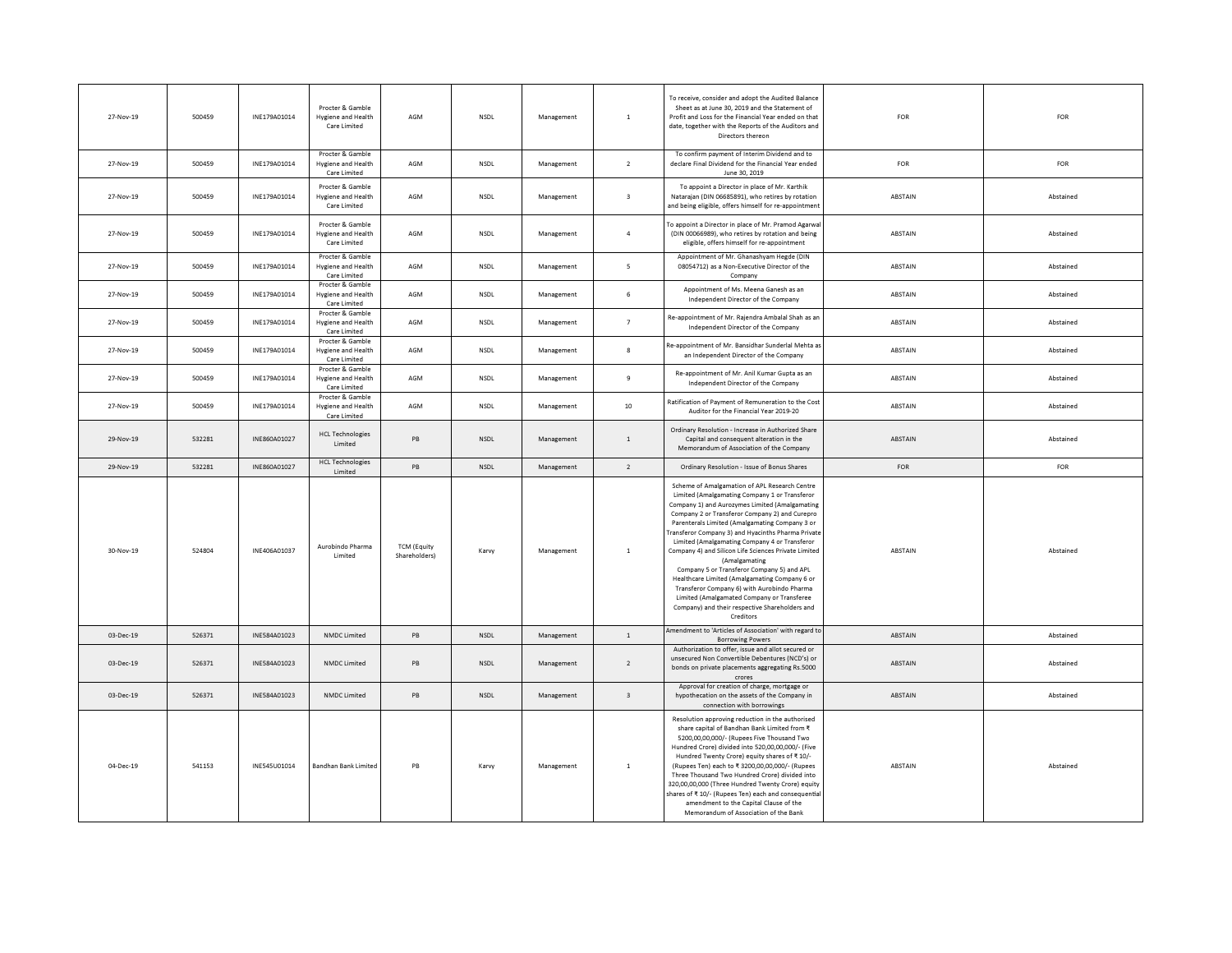| 04-Dec-19 | 541153 | INE545U01014 | Bandhan Bank Limited                                               | PB        | Karvy      | Management | $\overline{2}$          | Special resolution approving the increase in the total<br>shareholdings of all Foreign Portfolio Investors<br>("FPIs") and Foreign Institutional Investors ("FIIs")<br>registered with the Securities and Exchange Board<br>of India ("SEBI"), including their sub-accounts from<br>24% to 49% of the paid-up share capital of the Bank<br>(which is the permissible limit) | FOR            | better corporate governance & liquidity approve |
|-----------|--------|--------------|--------------------------------------------------------------------|-----------|------------|------------|-------------------------|-----------------------------------------------------------------------------------------------------------------------------------------------------------------------------------------------------------------------------------------------------------------------------------------------------------------------------------------------------------------------------|----------------|-------------------------------------------------|
| 06-Dec-19 | 500295 | INE205A01025 | Vedanta Limited                                                    | PB        | Karvy      | Management | $\,$ 1                  | Special resolution: To approve continuation of<br>Directorship of Mr. Krishnamurthi Venkataramanan<br>(DIN:00001647) as Non Executive Independent<br>Director beyond the age of 75 years in his current<br>tenure                                                                                                                                                           | <b>ABSTAIN</b> | Abstained                                       |
| 06-Dec-19 | 500295 | INE205A01025 | Vedanta Limited                                                    | PB        | Karvy      | Management | $\overline{2}$          | Special resolution: To approve the re-appointment of<br>Mr. Krishnamurthi Venkataramanan (DIN:00001647)<br>as Non Executive Independent Director for a secon<br>and final term of 1 year effective from April 01, 2020<br>till March 31, 2021, notwithstanding that he has<br>attained the age of 75 years                                                                  | ABSTAIN        | Abstained                                       |
| 08-Dec-19 | 532720 | INE774D01024 | Mahindra & Mahindra<br><b>Financial Services</b><br>Limited        | PB        | Karvy      | Management | $\,$ 1                  | Ordinary Resolution for appointment of Mr. Arvind V<br>Sonde (DIN: 00053834) as an Independent Director o<br>the Company, to hold office for a term of 5 (five)<br>consecutive vears commencing from 9th December.<br>2019 to 8th December, 2024                                                                                                                            | ABSTAIN        | Abstained                                       |
| 08-Dec-19 | 532720 | INE774D01024 | Mahindra & Mahindra<br><b>Financial Services</b><br>Limited        | PB        | Karvy      | Management | $\overline{2}$          | Special Resolution for re-appointment of Mr.<br>Chandrashekhar Bhave (DIN: 00059856) as an<br>ndependent Director of the Company, to hold offic<br>for a second term of 5 (five) consecutive years<br>commencing from 3rd February, 2020 to 2nd<br>February, 2025                                                                                                           | ABSTAIN        | Abstained                                       |
| 08-Dec-19 | 532720 | INE774D01024 | Mahindra & Mahindra<br><b>Financial Services</b><br><b>Limited</b> | PB        | Karvy      | Management | $\overline{\mathbf{3}}$ | Special Resolution for revision in the scale of salary<br>payable to Mr. Ramesh Iyer, Managing Director<br>designated as Vice-Chairman & Managing Director of<br>the Company, with effect from 1st April, 2020                                                                                                                                                              | ABSTAIN        | Abstained                                       |
| 09-Dec-19 | 500257 | INE326A01037 | Lupin Limited                                                      | FGM       | LINKINTIME | Management | $\mathbf{1}$            | To approve divestment of its entire interest in Kyowa<br>Pharmaceutical Industry Co. Limited, Japan, a step-<br>down material subsidiary of the Company, by Nanom<br>B.V., Netherlands, a wholly owned material subsidiar<br>of the Company                                                                                                                                 | ABSTAIN        | Abstained                                       |
| 10-Dec-19 | 532134 | INE028A01039 | Bank of Baroda                                                     | PB        | Karvy      | Management | $\mathbf{1}$            | To create, offer, issue and allot requisite number of<br>Equity Shares of face value of Rs. 2/- (Rupees Two<br>only) each to the Government of India ("GOI")<br>aggregating upto Rs.7,000 Crore on preferential basis<br>inclusive of premium for cash at an Issue Price to be<br>determined in accordance with Regulation 164 of<br>the SEBI (ICDR) Regulations 2018       | ABSTAIN        | Abstained                                       |
| 22-Dec-19 | 500266 | INE288A01013 | Maharashtra Scooters<br>Limited                                    | PB        | Karvy      | Management | $\,$ 1                  | Re-appointment of Yogesh Jayant Shah (DIN-<br>00137526) as an Independent Director of the<br>Company for a second term of five consecutive year<br>with effect from 13 October 2019                                                                                                                                                                                         | ABSTAIN        | Abstained                                       |
| 22-Dec-19 | 500266 | INF288A01013 | Maharashtra Scooters<br>Limited                                    | <b>PB</b> | Karvy      | Management | $\overline{2}$          | Re-appointment of Nareshkumar Bansilal Patni (DIN<br>00045532) as an Independent Director of the<br>Company for a second term of five consecutive years<br>with effect from 13 October 2019                                                                                                                                                                                 | <b>ABSTAIN</b> | Abstained                                       |
| 23-Dec-19 | 535789 | INE148101020 | Indiabulls Housing<br>Finance Limited                              | PB        | Karvy      | Management | $\overline{1}$          | Approval of issuance of non-convertible debentures<br>along with warrants to qualified institutional buyers                                                                                                                                                                                                                                                                 | ABSTAIN        | Abstained                                       |
| 23-Dec-19 | 535789 | INE148I01020 | Indiabulls Housing<br>Finance Limited                              | PB        | Karvy      | Management | $\overline{2}$          | Approval of Indiabulls Housing Finance Limited -<br>Employee Stock Benefit Scheme 2019 and grant of<br>Employee Stock Options and/or Shares and/or Stock<br>Appreciation Rights to the employees of the Compar                                                                                                                                                              | ABSTAIN        | Abstained                                       |
| 23-Dec-19 | 535789 | INE148I01020 | <b>Indiabulls Housing</b><br>Finance Limited                       | PB        | Karvy      | Management | $\overline{\mathbf{3}}$ | Approval to grant Employee Stock Options and/or<br>Shares and/or Stock Appreciation Rights to the<br>employees of the subsidiary company (ies), if any, o<br>the Company, under Indiabulls Housing Finance<br>Limited - Employee Stock Benefit Scheme 2019                                                                                                                  | ABSTAIN        | Abstained                                       |
| 23-Dec-19 | 535789 | INE148I01020 | Indiabulls Housing<br>Finance Limited                              | PB        | Karvy      | Management | $\overline{4}$          | Approval to grant of Employee Stock Options and/or<br>Shares and/or Stock Appreciation Rights to the<br>Employees of Company and that of the Subsidiary<br>company (ies) by way of Secondary Acquisition unde<br>Indiabulls Housing Finance Limited - Employee Stock<br>Benefit Scheme 2019                                                                                 | ABSTAIN        | Abstained                                       |